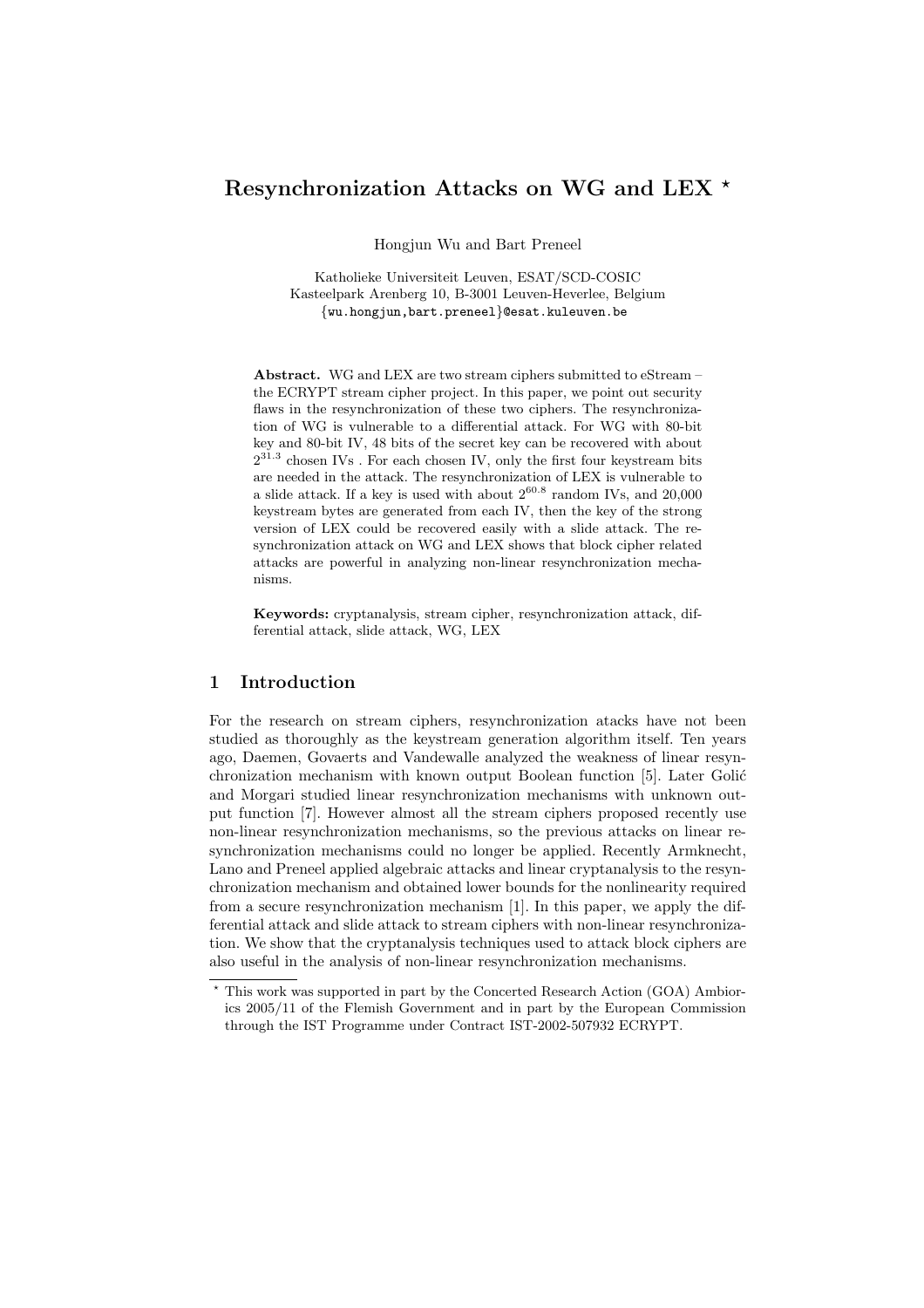WG [11] and LEX [4] are two stream ciphers submitted to eStream, the ECRYPT stream cipher project [6]. The keystream generation algorithms of WG and LEX are quite strong. The keystream generation of WG is based on the WG transformation which has excellent cryptographic properties [8]. The keystream generation of LEX is based on the Advanced Encryption Standard [10]. However, the resynchronization mechanism of WG and LEX are insecure. The resynchronization mechanism of WG is vulnerable to the differential attack [2] and that of LEX is vulnerable to a slide attack [3]. Breaking WG requires  $2^{31.3}$  chosen IVs, and breaking the strong version of LEX requires about  $2^{60.8}$ random IVs.

This paper is organized as follows. WG and LEX are introduced in Sect. 2. The differential attack on WG is presented in Sect. 3, and the slide attack on LEX is described in Sect. 4. Section 5 concludes this paper.

# 2 Description of WG and LEX

WG and LEX are described in Sec. 2.1 and 2.2, respectively.

### 2.1 The stream cipher WG

WG is a hardware oriented stream cipher with key length up to 128 bits; it supports IV sizes from 32 bits to 128 bits. The main feature of the WG stream cipher is the use of the WG transformation to generate keystream from an LFSR.

#### Keystream Generation



Fig. 1. Keystream generation diagram of WG [11]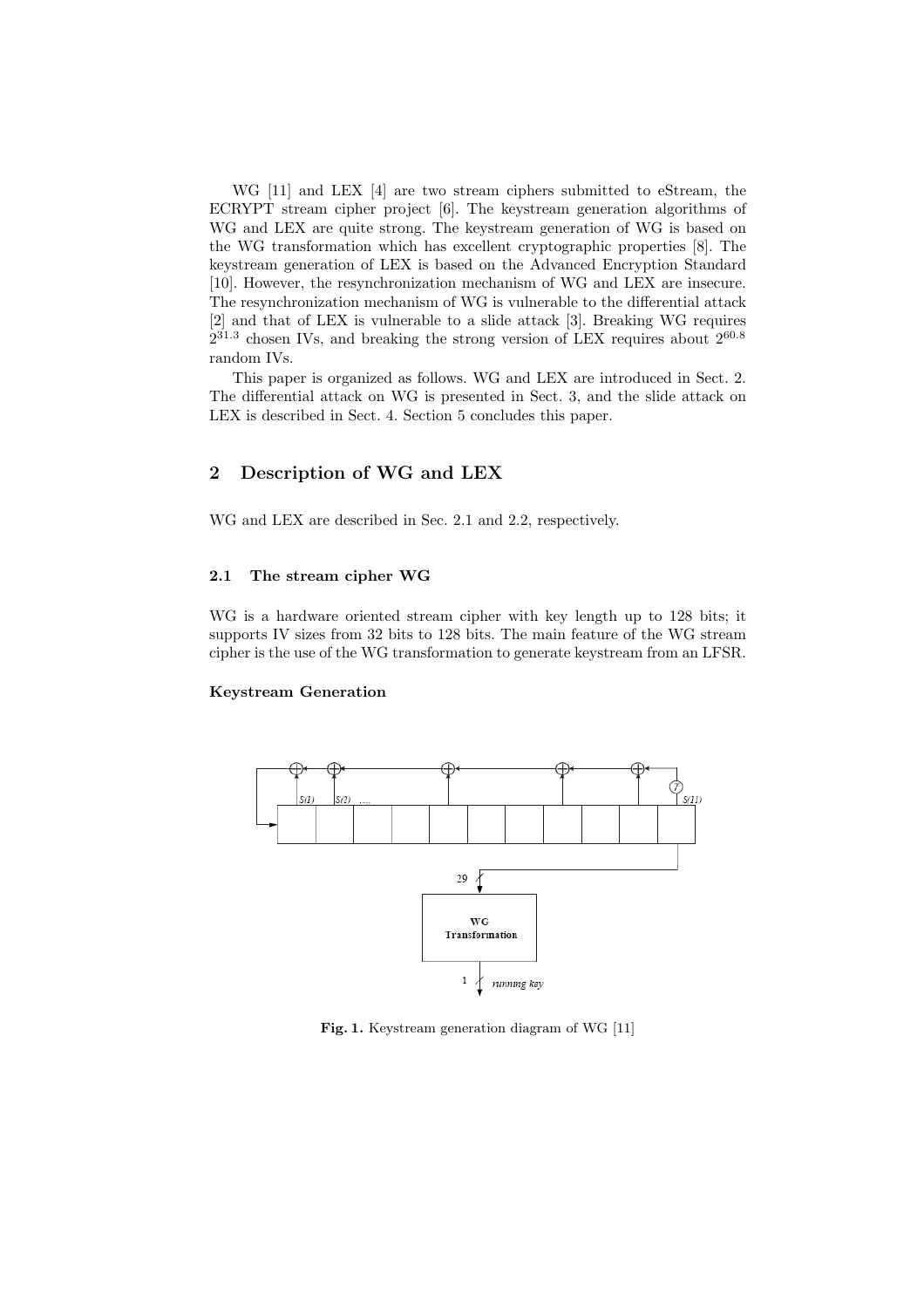The keystream generation diagram of WG is given in Fig. 1. WG has a regularly clocked LFSR which is defined by the feedback polynomial

$$
p(x) = x^{11} + x^{10} + x^9 + x^6 + x^3 + x + \gamma \tag{1}
$$

over  $GF(2^{29})$ , where  $\gamma = \beta^{464730077}$  and  $\beta$  is the primitive root of  $g(x)$ 

$$
g(x) = x^{29} + x^{28} + x^{24} + x^{21} + x^{20} + x^{19} + x^{18} + x^{17} + x^{14} + x^{12} + x^{11} + x^{10} + x^7 + x^6 + x^4 + x + 1.
$$
 (2)

Then the non-linear WG transformation,  $GF(2^{29}) \rightarrow GF(2)$ , is applied to generate the keystream from the LFSR.

## Resynchronization (Key/IV setup)

The key/IV setup of WG is given in Fig. 2. After the key and IV have been loaded into the LFSR, it is clocked 22 steps. During each of these 22 steps, 29 bits from the middle of the WG transformation are XORed to the feedback of LFSR, as shown in Fig. 2.



Fig. 2. Key/IV setup of WG [11]

One step of the key/IV setup can be expressed as follows: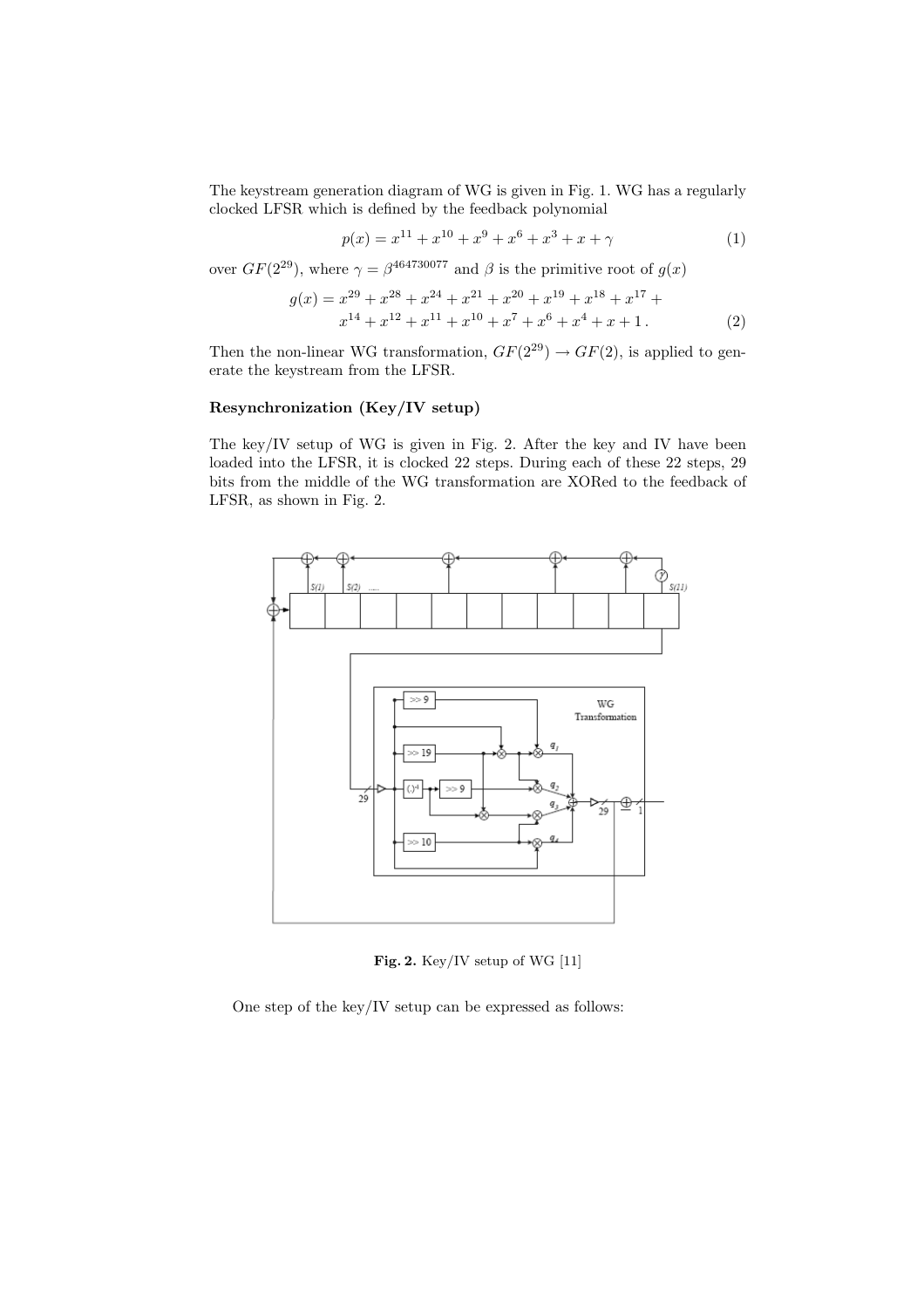$$
T = S(1) \oplus S(2) \oplus S(5) \oplus S(8) \oplus S(10) \oplus (\gamma \times S(11)) \oplus WG'(S(11)),
$$
  
\n
$$
S(i) = S(i-1) \text{ for } i = 11 \cdots 2; S(1) = T,
$$

where  $WG'(S(11))$  denotes the 29 bits extracted from the WG transformation, as shown in Fig. 2.

The WG cipher supports several key and IV sizes: the key size can be 80 bits, 96 bits, 112 bits and 128 bits and the IV sizes can be 32 bits, 64 bits, 80 bits, 96 bits, 112 bits, and 128 bits. Slightly different resynchronization mechanisms are used for the different IV sizes. The details are given in Sect. 3.

#### 2.2 The stream cipher LEX

LEX is based on the block cipher AES. The keystream bits are generated by extracting 32 bits from each round of AES in the 128-bit Output Feedback (OFB) mode [9]. LEX is about 2.5 times faster than AES. Fig. 3 shows how the AES is initialized and chained. First a standard AES key-schedule for a secret 128-bit key  $K$  is performed. Then a given 128-bit IV is encrypted by a single AES invocation:  $S = AES_K(IV)$ . The S and the subkeys are the output of the initialization process.

S is encrypted by  $K$  in the 128-bit OFB mode (for the more secure variant, K is changed every 500 AES encryptions). At each round, 32 bits of the middle value of AES are extracted to form the keystream. The bytes  $b_{0,0}, b_{0,2}, b_{2,0}, b_{2,2}$ at every odd round and the bytes  $b_{0,1}$ ,  $b_{0,3}$ ,  $b_{2,1}$ ,  $b_{2,3}$  at every even round are selected, as shown in Fig. 4.



Fig. 3. Initialization and stream generation [4]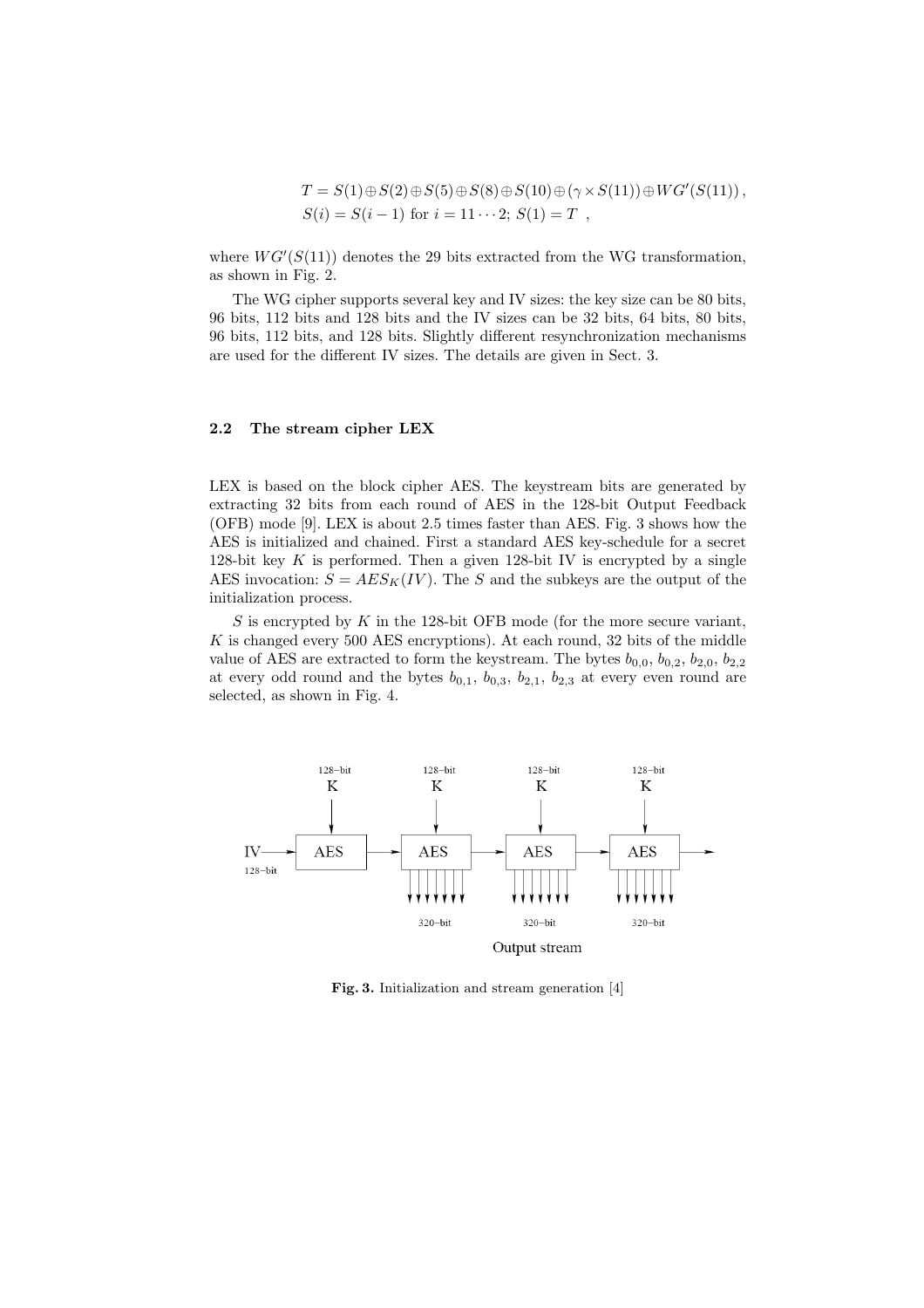

Fig. 4. The positions of the output extracted in the even and odd rounds [4]

# 3 The Differential Attacks on the Resynchronization of WG

The resynchronization of WG can be broken with a chosen IV attack based on differential cryptanalysis. (We remind the readers that the details of the differential attack given in this paper are slightly different from the standard differential attack on a block cipher, such as the generation of the differential pairs and the filtering of the wrong pairs.) WG with a 32-bit IV size is not vulnerable to the attack given in this section (since no special differential can be introduced into this short IV). In Sec. 3.1 the attack is applied to break an WG with an 80-bit key and an 80-bit IV. The attacks on WG with IV sizes larger than 80 bits are given in Sect. 3.2. The attack on a WG with a 64-bit IV size is given in Sec. 3.3.

### 3.1 An attack on WG with an 80-bit key and an 80-bit IV

We investigate the security of the key/IV setup of WG with an 80-bit key and an 80-bit IV. For this version of WG, denote the key as  $K = k_1, k_2, k_3, \cdots, k_{80}$ and the IV as  $IV = IV_1, IV_2, IV_3, \cdots, IV_{80}$ . They are loaded into the LFSR as follows:

| $S_{1,\dots,16}(1) = k_{1,\dots,16}$ | $S_{17,\dots,24}(1) = IV_{1,\dots,8}$   |
|--------------------------------------|-----------------------------------------|
| $S_{1,,8}(2) = k_{17,,24}$           | $S_{9,\dots,24}(2) = IV_{9,\dots,24}$   |
| $S_{1,,16}(3) = k_{25,,40}$          | $S_{17,\dots,24}(3) = IV_{25,\dots,32}$ |
| $S_{1,,8}(4) = k_{41,,48}$           | $S_{9,\dots,24}(4) = IV_{33,\dots,48}$  |
| $S_{1,,16}(5) = k_{49,,64}$          | $S_{17,,24}(5) = IV_{49,,56}$           |
| $S_{1,,8}(6) = k_{65,,72}$           | $S_{9,,24}(6) = IV_{57,,72}$            |
| $S_{1,,8}(7) = k_{73,,80}$           | $S_{17,\dots,24}(7) = IV_{73,\dots,80}$ |

All the remaining bits of the LFSR are set to zero. Then the LFSR is clocked 22 steps with the middle value from the WG transformation being used in the feedback.

The chosen IV attack on WG goes as follows. For each secret key K, we choose two IVs,  $IV'$  and  $IV''$ , so that  $IV'$  and  $IV''$  are identical in 8 bytes,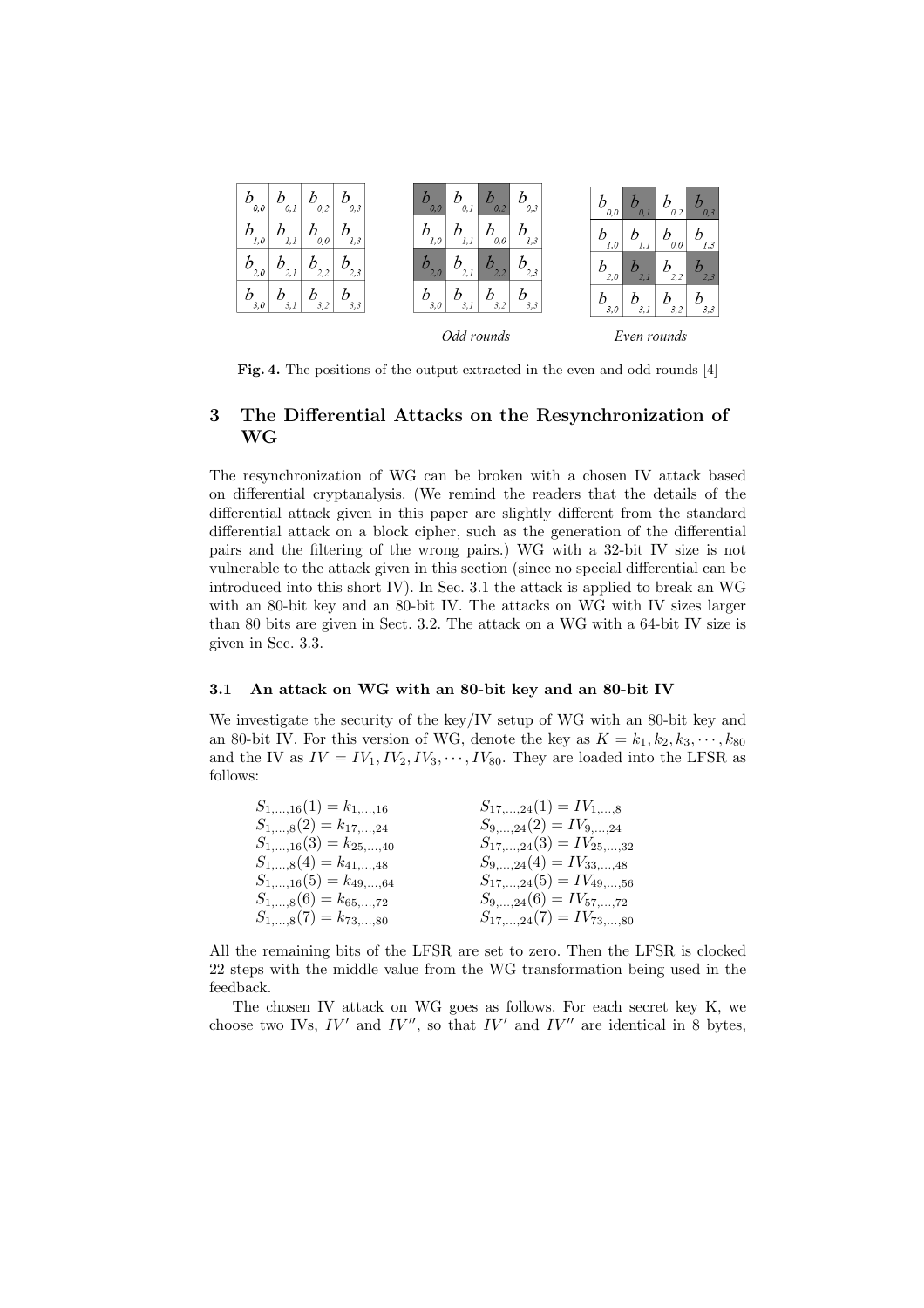but differ in two bytes:  $IV'_{17,...,24} \neq IV''_{17,...,24}$  and  $IV'_{49,...,56} \neq IV''_{49,...,56}$ . The differences satisfy  $IV'_{17,...,24} \oplus IV''_{17,...,24} = IV'_{49,...,56} \oplus IV''_{49,...,56}$ .

Denote the value of  $S(i)$   $(1 \leq i \leq 11)$  at the end of the j-th step by  $S^{j}(i)$ , and denote loading the key/IV as the 0th step. After loading the key and the chosen IV into LFSR, we know that the differences in  $S(2)$  and  $S(5)$  are the same, i.e.,  $S^{0}(2) \oplus S^{0}(2) = S^{0}(5) \oplus S^{0}(5)$ . We denote this difference as  $\Delta_1$ , i.e.,  $\Delta_1 = S^{\prime 0}(2) \oplus S^{\prime \prime 0}(2) = S^{\prime 0}(5) \oplus S^{\prime \prime 0}(5)$ .

Table 1. The differential propagation in the key/IV setup of WG

|             | S(1)                                                                                                      | S(2)                                                                         | S(3)                                                                                                                                                                                                                                                         | $\bar{S}(4)$                                                 | S(5)                                                                                                      | S(6)                       | S(7)                                                                                                      | S(8)                       | S(9)                                                                                                      | S(10)                      | S(11)                                                                                                                             |
|-------------|-----------------------------------------------------------------------------------------------------------|------------------------------------------------------------------------------|--------------------------------------------------------------------------------------------------------------------------------------------------------------------------------------------------------------------------------------------------------------|--------------------------------------------------------------|-----------------------------------------------------------------------------------------------------------|----------------------------|-----------------------------------------------------------------------------------------------------------|----------------------------|-----------------------------------------------------------------------------------------------------------|----------------------------|-----------------------------------------------------------------------------------------------------------------------------------|
| step 0      | $\overline{0}$                                                                                            | $\bigtriangleup_1$                                                           | $\theta$                                                                                                                                                                                                                                                     | $\overline{0}$                                               | $\triangle_1$                                                                                             | $\overline{0}$             | $\overline{0}$                                                                                            | $\overline{0}$             | $\overline{0}$                                                                                            | $\theta$                   | $\theta$                                                                                                                          |
| step 1      | $\overline{0}$                                                                                            | $\theta$                                                                     | $\triangle_1$                                                                                                                                                                                                                                                | $\overline{0}$                                               | $\theta$                                                                                                  | $\triangle_1$              | $\theta$                                                                                                  | $\theta$                   | $\theta$                                                                                                  | $\theta$                   | $\theta$                                                                                                                          |
| step 2      | $\overline{0}$                                                                                            | $\theta$                                                                     | $\theta$                                                                                                                                                                                                                                                     | $\triangle_1$                                                | $\theta$                                                                                                  | $\theta$                   | $\triangle_1$                                                                                             | $\overline{0}$             | $\overline{0}$                                                                                            | $\theta$                   | $\theta$                                                                                                                          |
| step 3      | $\overline{0}$                                                                                            | $\overline{0}$                                                               | $\overline{0}$                                                                                                                                                                                                                                               | $\theta$                                                     | $\triangle$ <sub>1</sub>                                                                                  | $\theta$                   | $\theta$                                                                                                  | $\triangle_1$              | $\overline{0}$                                                                                            | $\theta$                   | $\boldsymbol{0}$                                                                                                                  |
| step 4      | $\overline{0}$                                                                                            | $\overline{0}$                                                               | $\overline{0}$                                                                                                                                                                                                                                               | $\theta$                                                     | $\theta$                                                                                                  | $\triangle_1$              | $\theta$                                                                                                  | $\overline{0}$             | $\triangle_1$                                                                                             | $\theta$                   | $\overline{0}$                                                                                                                    |
| step 5      | $\theta$                                                                                                  | $\overline{0}$                                                               | $\theta$                                                                                                                                                                                                                                                     | $\overline{0}$                                               | $\theta$                                                                                                  | $\theta$                   | $\bigtriangleup_1$                                                                                        | $\overline{0}$             | $\theta$                                                                                                  | $\triangle_1$              | $\overline{0}$                                                                                                                    |
| step $6$    | $\bigtriangleup_1$                                                                                        | $\theta$                                                                     | $\theta$                                                                                                                                                                                                                                                     | $\overline{0}$                                               | $\overline{0}$                                                                                            | $\theta$                   | $\theta$                                                                                                  | $\triangle_1$              | $\theta$                                                                                                  | $\theta$                   | $\triangle_1$                                                                                                                     |
| step 7      | $\bigtriangleup_2$                                                                                        | $\triangle_1$                                                                | $\theta$                                                                                                                                                                                                                                                     | $\overline{0}$                                               | $\overline{0}$                                                                                            | $\theta$                   | $\overline{0}$                                                                                            | $\overline{0}$             | $\triangle_1$                                                                                             | $\overline{0}$             | $\overline{0}$                                                                                                                    |
| step 8      | $\wedge_1 \oplus \wedge_2$                                                                                | $\triangle_2$                                                                | $\triangle_1$                                                                                                                                                                                                                                                | $\theta$                                                     | $\theta$                                                                                                  | $\theta$                   | $\theta$                                                                                                  | $\overline{0}$             | $\theta$                                                                                                  | $\triangle_1$              | $\theta$                                                                                                                          |
| step $9$    | $\overline{0}$                                                                                            | $\Delta_1 \oplus \Delta_2$                                                   | $\triangle_2$                                                                                                                                                                                                                                                | $\triangle_1$                                                | $\theta$                                                                                                  | $\theta$                   | $\overline{0}$                                                                                            | $\overline{0}$             | $\overline{0}$                                                                                            | $\overline{0}$             | $\bigtriangleup_1$                                                                                                                |
| step 10     | $\Delta_1 \oplus \Delta_2$<br>$\oplus \triangle_3$                                                        | $\theta$                                                                     | $\triangle_1 \oplus \triangle_2$                                                                                                                                                                                                                             | $\bigtriangleup_2$                                           | $\triangle_1$                                                                                             | $\theta$                   | $\overline{0}$                                                                                            | $\overline{0}$             | $\theta$                                                                                                  | $\theta$                   | $\overline{0}$                                                                                                                    |
| step 11     |                                                                                                           | $\Delta_2 \oplus \Delta_3  \Delta_1 \oplus \Delta_2$<br>$\oplus \triangle_3$ | $\theta$                                                                                                                                                                                                                                                     | $\Delta_1 \oplus \Delta_2$                                   | $\triangle_2$                                                                                             | $\triangle_1$              | $\theta$                                                                                                  | $\theta$                   | $\theta$                                                                                                  | $\theta$                   | $\theta$                                                                                                                          |
| step $12$   |                                                                                                           |                                                                              | $\Delta_1 \oplus \Delta_2 \Delta_2 \oplus \Delta_3 \Delta_1 \oplus \Delta_2$<br>$\oplus \triangle_3$                                                                                                                                                         | $\Omega$                                                     | $\mathrel{\triangle}_1 \oplus \mathrel{\triangle}_2$                                                      | $\bigtriangleup_2$         | $\bigtriangleup_1$                                                                                        | $\theta$                   | $\theta$                                                                                                  | $\theta$                   | $\theta$                                                                                                                          |
| step 13     |                                                                                                           |                                                                              | $\Delta_2 \oplus \Delta_3  \Delta_1 \oplus \Delta_2  \Delta_2 \oplus \Delta_3  \Delta_1 \oplus \Delta_2 $                                                                                                                                                    | $\oplus \triangle_3$                                         | $\theta$                                                                                                  | $\Delta_1 \oplus \Delta_2$ | $\bigtriangleup_2$                                                                                        | $\bigtriangleup_1$         | $\theta$                                                                                                  | $\theta$                   | $\overline{0}$                                                                                                                    |
| step 14     | $\triangle$ <sub>3</sub>                                                                                  |                                                                              | $\triangle_2 \oplus \triangle_3 \triangle_1 \oplus \triangle_2 \triangle_2 \oplus \triangle_3 \triangle_1 \oplus \triangle_2$                                                                                                                                |                                                              | $\oplus \triangle_3$                                                                                      | $\overline{0}$             | $\triangle_1 \oplus \triangle_2$                                                                          | $\bigtriangleup_2$         | $\triangle$ <sub>1</sub>                                                                                  | $\theta$                   | $\theta$                                                                                                                          |
| step 15     | $\triangle_1 \oplus \triangle_2$<br>$\oplus \triangle_3$                                                  | $\bigtriangleup_3$                                                           |                                                                                                                                                                                                                                                              |                                                              | $\Delta_2 \oplus \Delta_3  \Delta_1 \oplus \Delta_2  \Delta_2 \oplus \Delta_3  \Delta_1 \oplus \Delta_2 $ | $\oplus \triangle_3$       | $\theta$                                                                                                  | $\Delta_1 \oplus \Delta_2$ | $\triangle_2$                                                                                             | $\bigtriangleup_1$         | $\theta$                                                                                                                          |
| step 16     | $\oplus \bigtriangleup_3$                                                                                 | $\Delta_1 \oplus \Delta_2 \Delta_1 \oplus \Delta_2$<br>$\oplus \triangle_3$  | $\triangle$ <sub>3</sub>                                                                                                                                                                                                                                     |                                                              | $\Delta_2 \oplus \Delta_3  \Delta_1 \oplus \Delta_2  \Delta_2 \oplus \Delta_3  \Delta_1 \oplus \Delta_2 $ |                            | $\oplus \triangle_3$                                                                                      | $\theta$                   | $\Delta_1 \oplus \Delta_2$                                                                                | $\triangle_2$              | $\triangle_1$                                                                                                                     |
| step 17     |                                                                                                           | $\oplus \triangle_3$                                                         | $\triangle_1 \oplus \triangle_4 \triangle_1 \oplus \triangle_2 \triangle_1 \oplus \triangle_2$<br>$\oplus \triangle_3$                                                                                                                                       | $\bigtriangleup_3$                                           |                                                                                                           |                            | $\Delta_2 \oplus \Delta_3  \Delta_1 \oplus \Delta_2  \Delta_2 \oplus \Delta_3  \Delta_1 \oplus \Delta_2 $ | $\oplus \triangle_3$       | $\overline{0}$                                                                                            | $\wedge_1 \oplus \wedge_2$ | $\bigtriangleup_2$                                                                                                                |
| step 18     | $\oplus \triangle_5$                                                                                      |                                                                              | $\Delta_3 \oplus \Delta_4  \Delta_1 \oplus \Delta_4  \Delta_1 \oplus \Delta_2  \Delta_1 \oplus \Delta_2 $<br>$\oplus \triangle_3$                                                                                                                            | $\oplus \triangle_3$                                         | $\bigtriangleup_3$                                                                                        |                            | $\Delta_2 \oplus \Delta_3  \Delta_1 \oplus \Delta_2  \Delta_2 \oplus \Delta_3  \Delta_1 \oplus \Delta_2 $ |                            | $\oplus \triangle_3$                                                                                      | $\theta$                   | $\triangle_1 \oplus \triangle_2$                                                                                                  |
| step $19$   | $\oplus \triangle_3 \oplus$<br>$\Delta_5 \oplus \Delta_6$                                                 | $\oplus \triangle_5$                                                         | $\Delta_1 \oplus \Delta_2 \Delta_3 \oplus \Delta_4 \Delta_1 \oplus \Delta_4 \Delta_1 \oplus \Delta_2 \Delta_1 \oplus \Delta_2$                                                                                                                               | $\oplus \triangle_3$                                         | $\oplus \triangle_3$                                                                                      | $\triangle_3$              |                                                                                                           |                            | $\Delta_2 \oplus \Delta_3  \Delta_1 \oplus \Delta_2  \Delta_2 \oplus \Delta_3  \Delta_1 \oplus \Delta_2 $ | $\oplus \triangle_3$       | $\theta$                                                                                                                          |
| step $20$   |                                                                                                           | $\oplus \triangle_3 \oplus$<br>$\triangle_5 \oplus \triangle_6$              | $\Delta_4 \oplus \Delta_6 \Delta_1 \oplus \Delta_2 \Delta_3 \oplus \Delta_4 \Delta_1 \oplus \Delta_4 \Delta_1 \oplus \Delta_2 \Delta_1 \oplus \Delta_2$<br>$\tilde{\oplus} \triangle_5$                                                                      |                                                              | $\oplus \triangle_3$                                                                                      | $\oplus \triangle_3$       | $\bigtriangleup_3$                                                                                        |                            |                                                                                                           |                            | $\Delta_2 \oplus \Delta_3  \Delta_1 \oplus \Delta_2  \Delta_2 \oplus \Delta_3  \Delta_1 \oplus \Delta_2 $<br>$\oplus \triangle_3$ |
| step $21\,$ | $\oplus \triangle_7$                                                                                      |                                                                              | $\Delta_4 \oplus \Delta_5  \Delta_4 \oplus \Delta_6  \Delta_1 \oplus \Delta_2  \Delta_3 \oplus \Delta_4  \Delta_1 \oplus \Delta_4  \Delta_1 \oplus \Delta_2  \Delta_1 \oplus \Delta_2 $<br>$\oplus \triangle_3 \oplus$<br>$\triangle$ 5 $\oplus \triangle$ 6 | $\oplus \Delta_5$                                            |                                                                                                           | $\oplus \triangle_3$       | $\oplus \triangle_3$                                                                                      | $\triangle_3$              |                                                                                                           |                            | $\triangle_2 \oplus \triangle_3  \triangle_1 \oplus \triangle_2  \triangle_2 \oplus \triangle_3$                                  |
| step $22\,$ | $\oplus \Delta_4 \oplus$<br>$\triangle_5 \oplus \triangle_6$<br>$\oplus \Delta_7$<br>$\oplus \triangle_8$ | $\oplus \triangle_7$                                                         | $\Delta_2\oplus\Delta_3 \Delta_4\oplus\Delta_5 \Delta_4\oplus\Delta_6 \Delta_1\oplus\Delta_2 \Delta_3\oplus\Delta_4 \Delta_1\oplus\Delta_4 \Delta_1\oplus\Delta_2 \Delta_1\oplus\Delta_2 $                                                                   | $\oplus \Delta_3 \oplus$<br>$\triangle_5 \oplus \triangle_6$ | $\oplus \triangle_5$                                                                                      |                            | $\oplus \triangle_3$                                                                                      | $\oplus \triangle_3$       | $\bigtriangleup_3$                                                                                        |                            | $\Delta_2 \oplus \Delta_3  \Delta_1 \oplus \Delta_2$                                                                              |

We now examine the differential propagation during the 22 steps in the key/IV setup. The complete differential propagation is shown in Table 1, where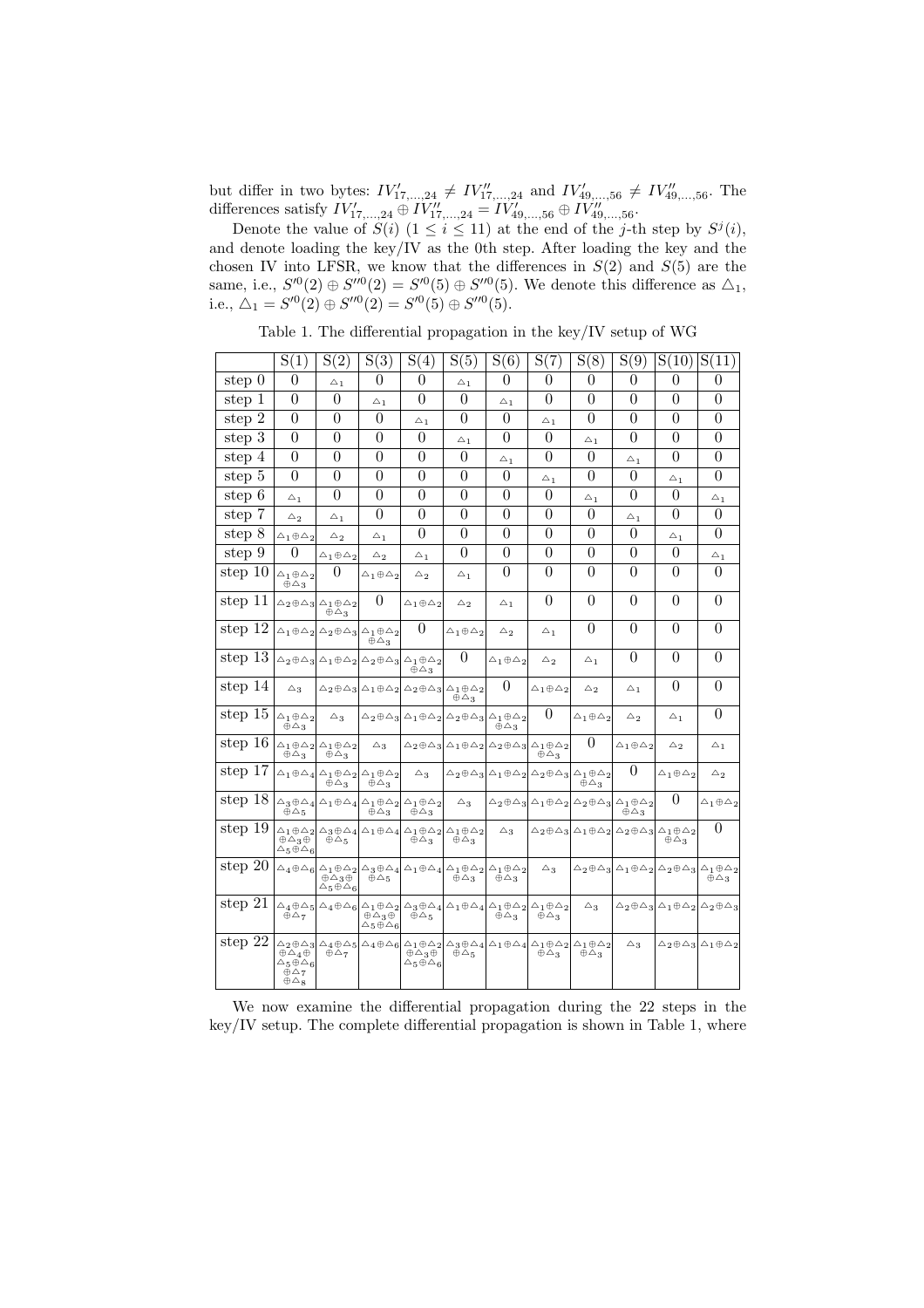the differences at the *i*-th step indicate the differences at the end of the *i*-th step. The difference  $\Delta_2 = (\gamma \times S^{\prime 6}(11) \oplus WG'(S^{\prime 6}(11)) \oplus (\gamma \times S^{\prime \prime 6}(11) \oplus WG'(S^{\prime \prime 6}(11)) =$  $(\gamma \times S^{0}(5) \oplus WG'(S^{0}(5)) \oplus (\gamma \times S^{0}(5) \oplus WG'(S^{0}(5))$ . Similarly, we obtain that  $\Delta_3 = (\gamma \times S^{\prime 0}(2) \oplus WG'(S^{\prime 0}(2)) \oplus (\gamma \times S^{\prime \prime 0}(2) \oplus WG'(S^{\prime \prime 0}(2)).$ 

From Table 1, we notice that at the end of the 22th step, the difference at  $S^{22}(10)$  is  $\Delta_2 \oplus \Delta_3$ . From the above description of  $\Delta_2$  and  $\Delta_3$ , we know that

$$
\Delta_2 \oplus \Delta_3 = ((\gamma \times S^{\prime 0}(5) \oplus WG'(S^{\prime 0}(5)) \oplus (\gamma \times S^{\prime\prime 0}(5) \oplus WG'(S^{\prime\prime 0}(5))) \oplus ((\gamma \times S^{\prime 0}(2) \oplus WG'(S^{\prime 0}(2)) \oplus (\gamma \times S^{\prime\prime 0}(2) \oplus WG'(S^{\prime\prime 0}(2))).
$$
 (3)

This shows that the value of  $\triangle_2 \oplus \triangle_3$  is determined by  $k_{17,\dots,24}$ ,  $k_{49,\dots,64}$ ,  $IV'_{9,\dots,24}$ ,  $IV'_{49,\ldots,56}, IV''_{9,\ldots,24}, IV''_{49,\ldots,56}.$ 

From the keystream generation of WG, we know that the first keystream bit is generated from  $S^{22}(10)$  (after the key/IV setup, the LFSR is clocked, and  $S^{23}(11)$  is used to generate the first keystream bit). If  $\Delta_2 \oplus \Delta_3 = 0$ , then the first keystream bits for  $IV'$  and  $IV''$  should be the same. This property is applied in the attack to determine whether the value of  $\Delta_2 \oplus \Delta_3$  is 0.

Assume that the value of  $\Delta_2 \oplus \Delta_3$  is randomly distributed, then  $\Delta_2 \oplus \Delta_3 = 0$ with probability 2<sup>-29</sup>. We thus need to generate about  $2^{29}$  pairs  $(\triangle_2, \triangle_3)$  in order to obtain a pair satisfying  $\Delta_2 \oplus \Delta_3 = 0$ . Note that the key is fixed and that  $S^{0}(2) \oplus S^{0}(2) = S^{0}(5) \oplus S^{0}(5)$  must be satisfied. Three bytes of IV  $(IV'_{9,...,24},$  $IV'_{49,\ldots,56}$  and one-byte difference  $(\triangle_1)$  can be freely chosen to generate different  $(\Delta_2, \Delta_3)$ , so there are about  $2^{24} \times 255/2 \approx 2^{31}$  available pairs of  $(\Delta_2, \Delta_3)$ . Hence there is no problem to generate  $2^{29}$  pairs of  $(\triangle_2, \triangle_3)$ .

Then we proceed to determine which pair  $(\Delta_2, \Delta_3)$  satisfies  $\Delta_2 \oplus \Delta_3 = 0$ . For each pair  $(\triangle_2, \triangle_3)$ , we modify the values of  $IV'_{1,...,8}$  and  $IV''_{1,...,8}$ , but we ensure that  $IV'_{1,\dots,8} = IV''_{1,\dots,8}$ . This modification does not affect the value of  $\triangle_2 \oplus \triangle_3$ , but it affects the value of  $S^{22}(10)$ . We generate keystream and examine the first keystream bits. If the values of the first keystream bits are the same, then the chance that  $\Delta_2 \oplus \Delta_3 = 0$  is improved. In that case, we modify  $IV'_{1,...,8}$  and  $IV''_{1,\dots,8}$  again and observe the first keystream bits. This process ends when the first keystream bits are not the same or this process is repeated for 40 times. If one  $(\Delta_2, \Delta_3)$  passes the test for 40 times, then we know that  $\Delta_2 \oplus \Delta_3 = 0$ with probability extremely close to 1. (Each wrong pair could pass this filtering process with probability  $2^{-40}$ . One pair of  $2^{29}$  wrong pairs could pass this process process with probability 2<sup>-11</sup>.) Thus with about  $2 \times 2^{29} \times \sum_{i=1}^{40} \frac{i}{2^i} = 2^{31}$  chosen IVs, we can find a pair  $(\Delta_2, \Delta_3)$  satisfying  $\Delta_2 \oplus \Delta_3 = 0$ . Subsequently according to Eqn. (3) and  $\Delta_2 \oplus \Delta_3 = 0$ , we recover 24 bits of the secret key,  $k_{17,...,24}$  and  $k_{49,...64}$ .

The above attack can be improved if we consider the differences at  $S^{22}(7)$  and  $S^{22}(8)$ . The differences there are both  $\Delta_1 \oplus \Delta_2 \oplus \Delta_3$ . If the value of  $\Delta_1 \oplus \Delta_2 \oplus \Delta_3$ is 0, then the third and fourth bits of the two keystreams would be the same. If we only observe the third and fourth keystream bits, then  $k_{17,\dots,24}$  and  $k_{49,\dots,64}$ we only observe the time and fourth  $2 \times 2^{29} \times \sum_{i=1}^{20} (\frac{1}{2^{i-1}} - \frac{1}{2^i}) \times i = 2^{30.4}$  chosen IVs.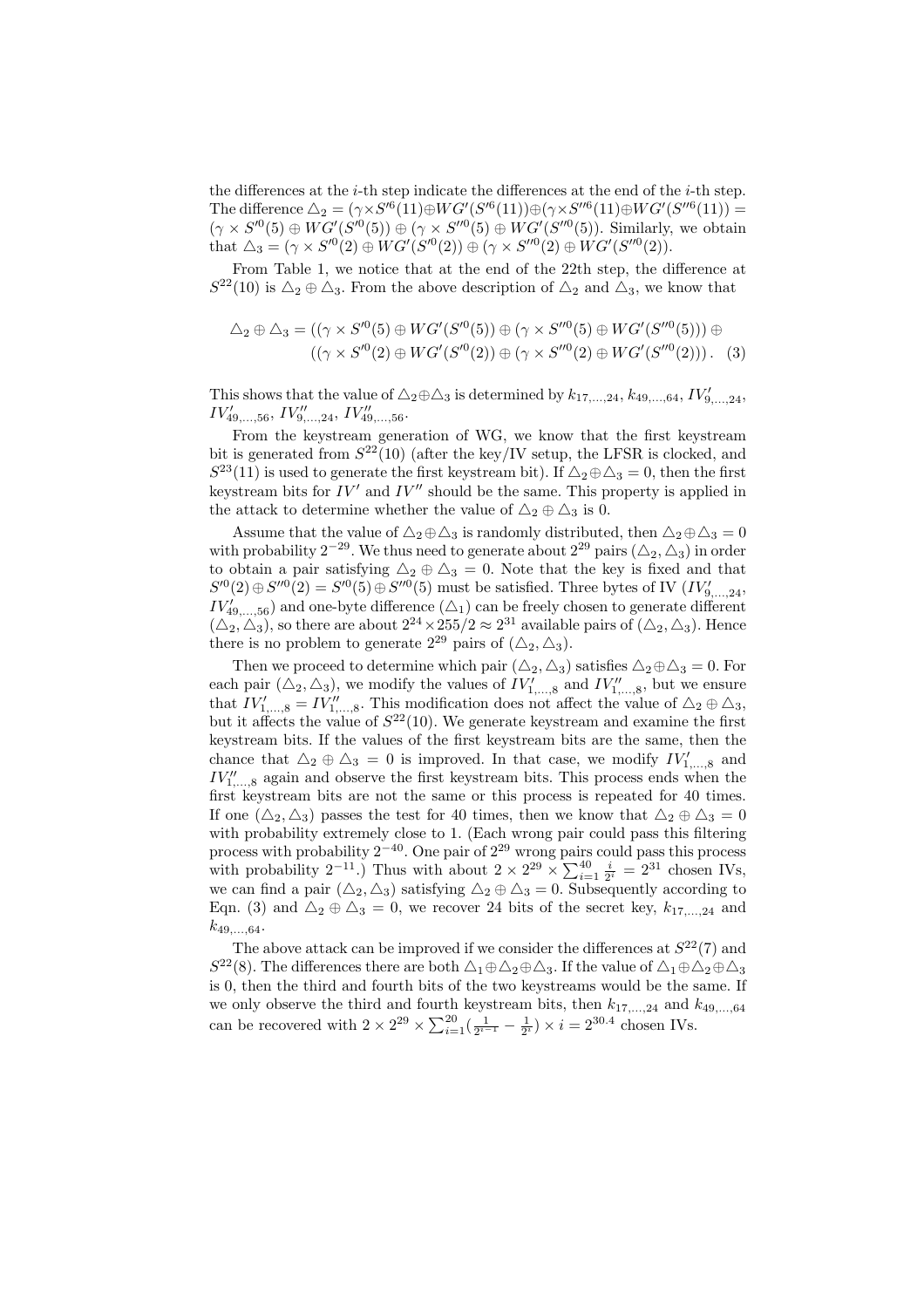In the attack, we observe the first, third and fourth keystream bits, then recovering  $k_{17,\dots,24}$  and  $k_{49,\dots,64}$  requires about  $2 \times 2^{28} \times 2^{1.13} = 2^{30.1}$  chosen IVs (the value  $2^{1.13}$  is obtained through numerical computation).

By setting the difference at  $S^0(3)$  and  $S^0(6)$  and observing the second and third bits of the keystream, we can recover another 24 bits of the secret key,  $k_{25,...,40}$  and  $k_{65,...,72}$ . We need  $2^{30.4}$  chosen IVs.

So with about  $2^{30.1} + 2^{30.4} = 2^{31.3}$  chosen IVs, we can recover 48 bits of the 80-bit secret key. It shows that the key/IV setup of the WG stream cipher is insecure.

### 3.2 The attacks on WG with key and IV sizes larger than 80 bits

The WG ciphers with the key and IV sizes larger than 80 bits are all vulnerable to the chosen IV attacks. The attacks are very similar to the above attack. We omit the details of the attacks here. The results are given below:

- 1. For WG with 96-bit key and 96-bit IV, 48 bits of the key can be recovered with complexity about the same as the above attack.
- 2. For WG with IV sizes larger than 96 bits, 72 bits of the key can be recovered with complexity about 1.5 times that of the above attack.

#### 3.3 The attacks on WG with 64-bit IV size

We use WG with an 80-bit key and a 64-bit IV as an example to illustrate the attack. For WG cipher with an 80-bit key and a 64-bit IV, the key and IV are loaded into the LFSR as follows:

| $S_{1,,16}(1) = k_{1,,16}$              | $S_{1,\dots,16}(2)=k_{17,\dots,32}$    |
|-----------------------------------------|----------------------------------------|
| $S_{1,,16}(3) = k_{33,,48}$             | $S_{1,\dots,16}(4) = k_{49,\dots,64}$  |
| $S_{1,,16}(5) = k_{65,,80}$             | $S_{1,\dots,16}(9) = k_{1,\dots,16}$   |
| $S_{1,,16}(10) = k_{17,,32} \oplus 1$   | $S_{1,\dots,16}(11) = k_{33,\dots,48}$ |
| $S_{17,\dots,24}(1) = IV_{1,\dots,8}$   | $S_{17,,24}(2) = IV_{9,,16}$           |
| $S_{17,\dots,24}(3) = IV_{17,\dots,24}$ | $S_{17,,24}(4) = IV_{25,,32}$          |
| $S_{17,,24}(5) = IV_{33,,40}$           | $S_{17,,24}(6) = IV_{41,,48}$          |
| $S_{17,\dots,24}(7) = IV_{49,\dots,56}$ | $S_{17,,24}(8) = IV_{57,,64}$          |

In the attack, we introduce differences at  $S(2)$  and  $S(5)$ , but we can only generate about  $2^{23}$  pairs of  $(\Delta_2, \Delta_3)$  since we can only modify  $IV_{9,\dots,16}$  and  $IV_{33,\dots,40}$ . Thus we can obtain a pair  $(\Delta_2, \Delta_3)$  satisfying  $\Delta_2 \oplus \Delta_3 = 0$  or  $\Delta_1 \oplus \Delta_2 \oplus \Delta_3 = 0$ with probability 2<sup>-5</sup>. Once we know  $\Delta_2 \oplus \Delta_3 = 0$  or  $\Delta_1 \oplus \Delta_2 \oplus \Delta_3 = 0$ , we can recover 29 bits of information on  $k_{17,...,32}$  and  $k_{65,...,80}$ . It shows that 29 bits of information of the secret key can be recovered with probability 2<sup>−</sup><sup>5</sup> . This attack requires about  $2^{25.1}$  chosen IVs.

The attack on WG with 96-bit key and 64-bit IV is similar to the above attack. We introduce differences at  $S(2)$  and  $S(5)$  or at  $S(3)$  and  $S(6)$ . In the attack 29 bits of information on  $k_{17,\dots,32}$  and  $k_{65,\dots,80}$  can be recovered with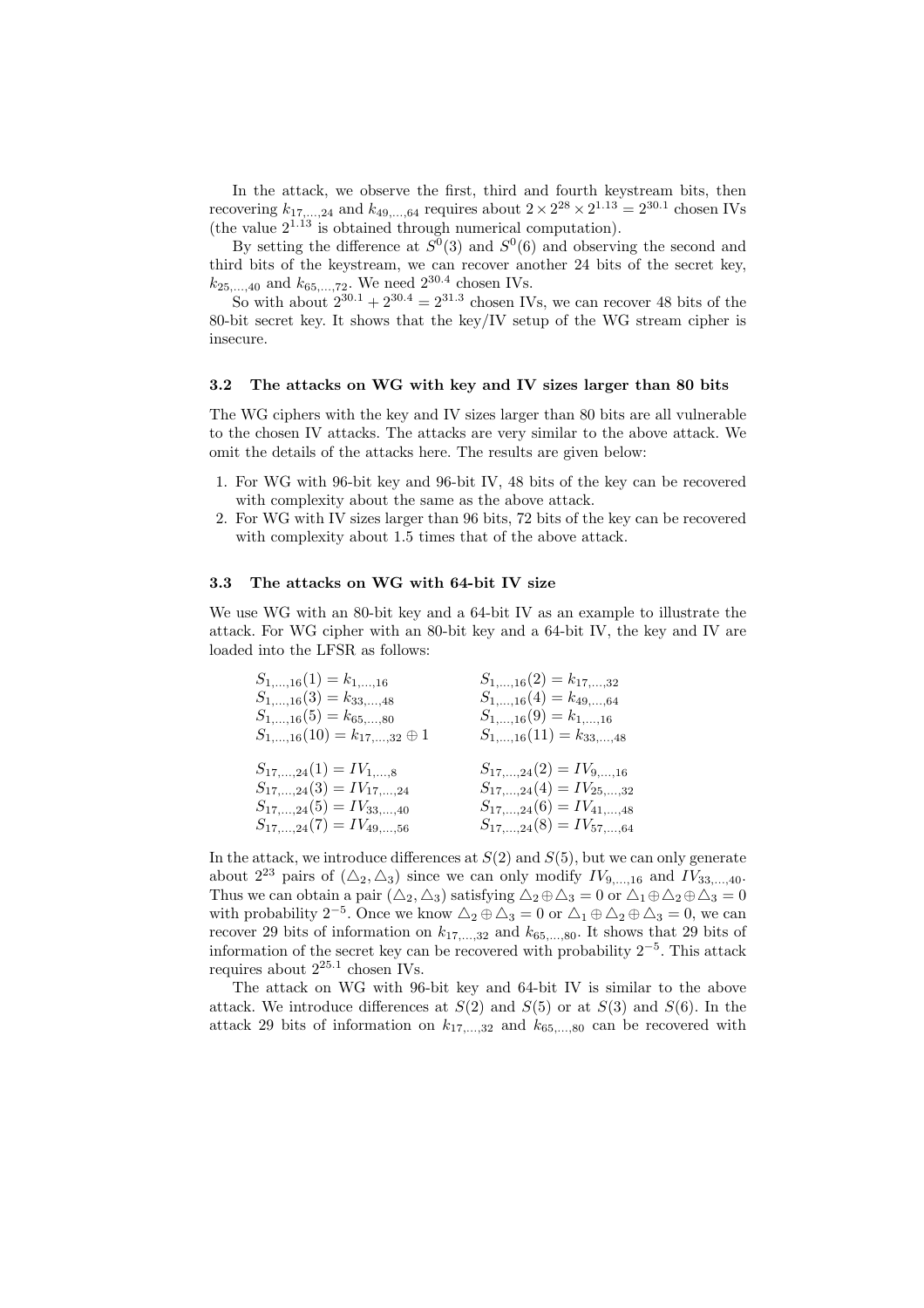probability  $2^{-5}$ , and another 29 bits of information on  $k_{33,\dots,48}$  and  $k_{81,\dots,96}$  can be recovered with probability  $2^{-5}$ .

The attack on WG with 112-bit key and 64-bit IV is also similar. The result is that 29 bits of information on  $k_{17,\dots,32}$  and  $k_{65,\dots,80}$  can be recovered with probability  $2^{-5}$ , 29 bits of information on  $k_{33,\dots,48}$  and  $k_{81,\dots,96}$  can be recovered with probability  $2^{-5}$ , and 29 bits of information on  $k_{49,\dots,64}$  and  $k_{97,\dots,112}$  can be recovered with probability  $2^{-5}$ .

The attack on WG with 128-bit key and 64-bit IV is also similar. The result is that 29 bits of information on  $k_{17,...,32}$  and  $k_{65,...,80}$  can be recovered with probability  $2^{-5}$ , 29 bits of information on  $k_{33,...,48}$  and  $k_{81,...,96}$  can be recovered with probability  $2^{-5}$ , 29 bits of information on  $k_{49,\dots,64}$  and  $k_{97,\dots,112}$  can be recovered with probability  $2^{-5}$ , and 29 bits of information on  $k_{64,...,80}$  and  $k_{113,\ldots,128}$  can be recovered with probability  $2^{-5}$ .

#### 4 A Slide Attack on the Resynchronization of LEX

The security of LEX depends heavily on the fact that only a small amount of information is released for each round (including the input and output) of AES. The slide attack intends to retrieve all the information of one AES round input (or output) in LEX.

Denote  $S_i = E_K^i (IV)$ , where  $E^i(m)$  means that m is encrypted i times,  $S_0 = IV$ ; denote the 320 bits extracted from the *i*-th encryption with  $k_i$  for  $i \geq 2$ . For two IVs, IV' and IV'', if  $k'_2 = k''_j$   $(j > 2)$ , then we know that  $S'_1 = S''_{j-1}$ . Immediately, we know that  $S''_{j-2} = S'_0 = IV'$ . Note that  $k''_{j-1}$  is extracted from  $E_K(S''_{j-2})$ , so  $k''_{j-1}$  is extracted from  $E_K(IV')$ ; this means that we know the input to AES, and we know 32 bits from the output of the first round. In the following, we show that it is easy to recover the secret key from this 32 bits of information of the first round output.

Denote the 16-byte output of the *r*-th round of AES with  $m_{i,j}^r$   $(0 \le i, j \le 3)$ , and denote the 16-byte round key at the end of the r-th round with  $w_{i,j}^r$  ( $0 \leq$  $i, j \leq 3$ ). Now if  $m_{0,0}^1, m_{0,2}^1, m_{2,0}^1, m_{2,2}^1$  are known, i.e, four bytes of the first round output are known, then we obtain the following four equations:

$$
m_{0,0}^{1} \oplus w_{0,0}^{1} = \text{MixColumn}((m_{0,0}^{0} \oplus w_{0,0}^{0}) \parallel (m_{1,3}^{0} \oplus w_{1,3}^{0})
$$

$$
\parallel (m_{2,2}^{0} \oplus w_{2,2}^{0}) \parallel (m_{3,1}^{0} \oplus w_{3,1}^{0})) \& 0xFF
$$
(4)

$$
m_{2,0}^{1} \oplus w_{2,0}^{1} = (\text{MixColumn}((m_{0,0}^{0} \oplus w_{0,0}^{0}) \parallel (m_{1,3}^{0} \oplus w_{1,3}^{0})) \parallel (m_{2,2}^{0} \oplus w_{2,2}^{0}) \parallel (m_{3,1}^{0} \oplus w_{3,1}^{0})) \gg 16) \& 0xFF
$$
 (5)

$$
m_{0,2}^{1} \oplus w_{0,2}^{1} = \text{MixColumn}((m_{0,2}^{0} \oplus w_{0,2}^{0}) \parallel (m_{1,1}^{0} \oplus w_{1,1}^{0}))
$$

$$
\parallel (m_{2,0}^{0} \oplus w_{2,0}^{0}) \parallel (m_{3,3}^{0} \oplus w_{3,3}^{0})) \& 0xFF
$$
(6)

$$
m_{2,2}^1 \oplus w_{2,2}^1 = (\text{MixColumn}((m_{0,2}^0 \oplus w_{0,2}^0) \parallel (m_{1,1}^0 \oplus w_{1,1}^0))
$$
\n
$$
m_{2,2}^1 \oplus w_{2,2}^1 = (\text{MixColumn}((m_{0,2}^0 \oplus w_{0,2}^0) \parallel (m_{1,1}^0 \oplus w_{1,1}^0))
$$

$$
\| (m_{2,0}^0 \oplus w_{2,0}^0) \| (m_{3,3}^0 \oplus w_{3,3}^0) \gg 16) \& 0xFF. \tag{7}
$$

Each equation leaks one byte of information on the secret key. In the above four equations, 12 bytes of the subkey are involved. To recover all these 12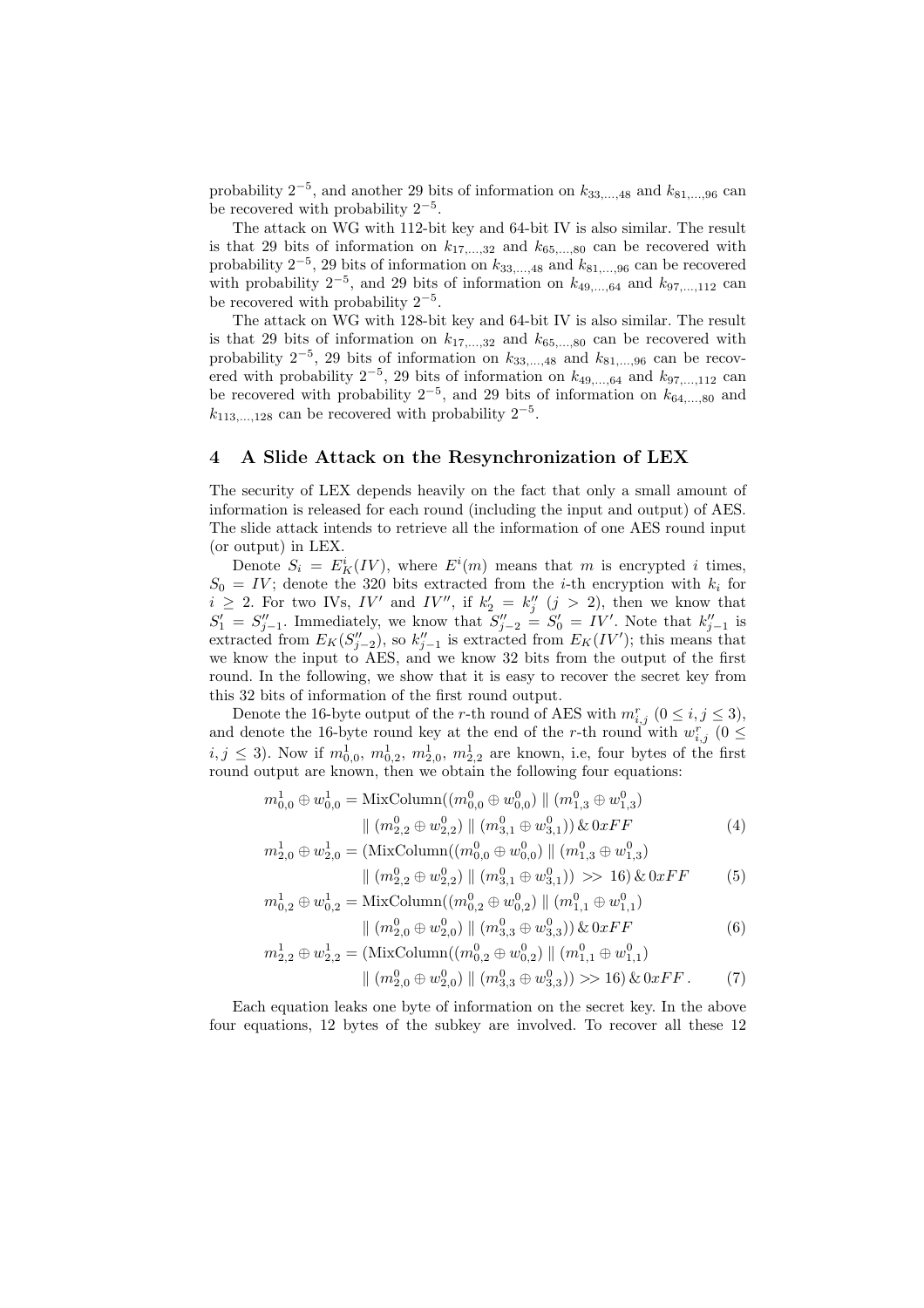bytes, we need three inputs to AES and the related 32-bit first round outputs so that we can obtain 12 equations. These 12 equations can be solved with about  $\alpha \times 2^{32}$  operations, where  $\alpha$  is a small constant. With 96 bits of the key have been recovered, the rest of the 32 bits of AES can be recovered by exhaustive search.

We now compute the number of IVs required to generate three collisions. Suppose that a secret key is used with about  $2^{65.3}$  random IVs, and each  $IV<sup>i</sup>$  is used to generate a 640-bit keystream  $k_2^i, k_3^i$ . Since the block size of AES is 128 bits, we know that with high probability there are three collisions  $k_2^i = k_3^j$  for different *i* and *j* since  $\frac{2^{65.3} \times (2^{65.3} - 1)}{2} \times 2^{-128} \approx 3$ .

The number of IVs could be reduced if more keystream bits are generated from each IV. In [4], it is suggested to change the key every 500 AES encryptions for a strong variant of LEX. Suppose that each IV is applied to generate 500 320-bit outputs, then with  $2^{60.8}$  IVs, we could find three collisions  $k_2^i = k_x^j$  $(2 < x < 500)$  and recover the key of LEX. For the original version of LEX, the AES key is not changed during the keystream generation. Suppose that each IV is used to generate  $2^{50}$  keystream bytes, then the key could be recovered with about  $2^{43}$  random IVs (here we need to consider that the state update function of LEX is reversible; otherwise, the amount of IV required in the attack could be greatly reduced).

For a secure stream cipher with a 128-bit key and a 128-bit IV, each key would never be recovered faster than exhaustive key search no matter how many IVs are used together with that key. But for LEX each key could be recovered faster than exhaustive search if that key is used together with about  $2^{61}$  random IVs. We thus conclude that LEX is theoretically insecure.

For a stream cipher with 128-bit key and 128-bit IV, if the attacker can choose the IV, then one of  $2^{64}$  keys could be recovered with about  $2^{64}$  pre-computations (based on the birthday paradox). The complexity of such an attack is close to our attack on LEX. However, there are two major differences between these two attacks. One difference is that the attack based on birthday paradox is a chosen IV attack while our attack is a random IV attack. Another difference is that the attack based on birthday paradox results in the recovery of one of  $n$ keys, while our attack recovers one particular key. Recovering one of  $n$  keys and recovering one particular key are two different types of attacks being used in different scenarios, so it is not meaningful to simply compare their complexities.

### 5 Conclusion

In this paper, we show that the resynchronization mechanisms of WG and LEX are vulnerable to a differential attack and a slide attack, respectively. It shows that the block cipher cryptanalysis techniques are powerful in analyzing the non-linear resynchronization mechanism of a stream cipher.

The designers of WG recommended to use 44 steps in the initialization to resist a differential attack [12]. It is a small modification to the design to achieve secure key/IV setup. However, it is inefficient. We recommend to change the